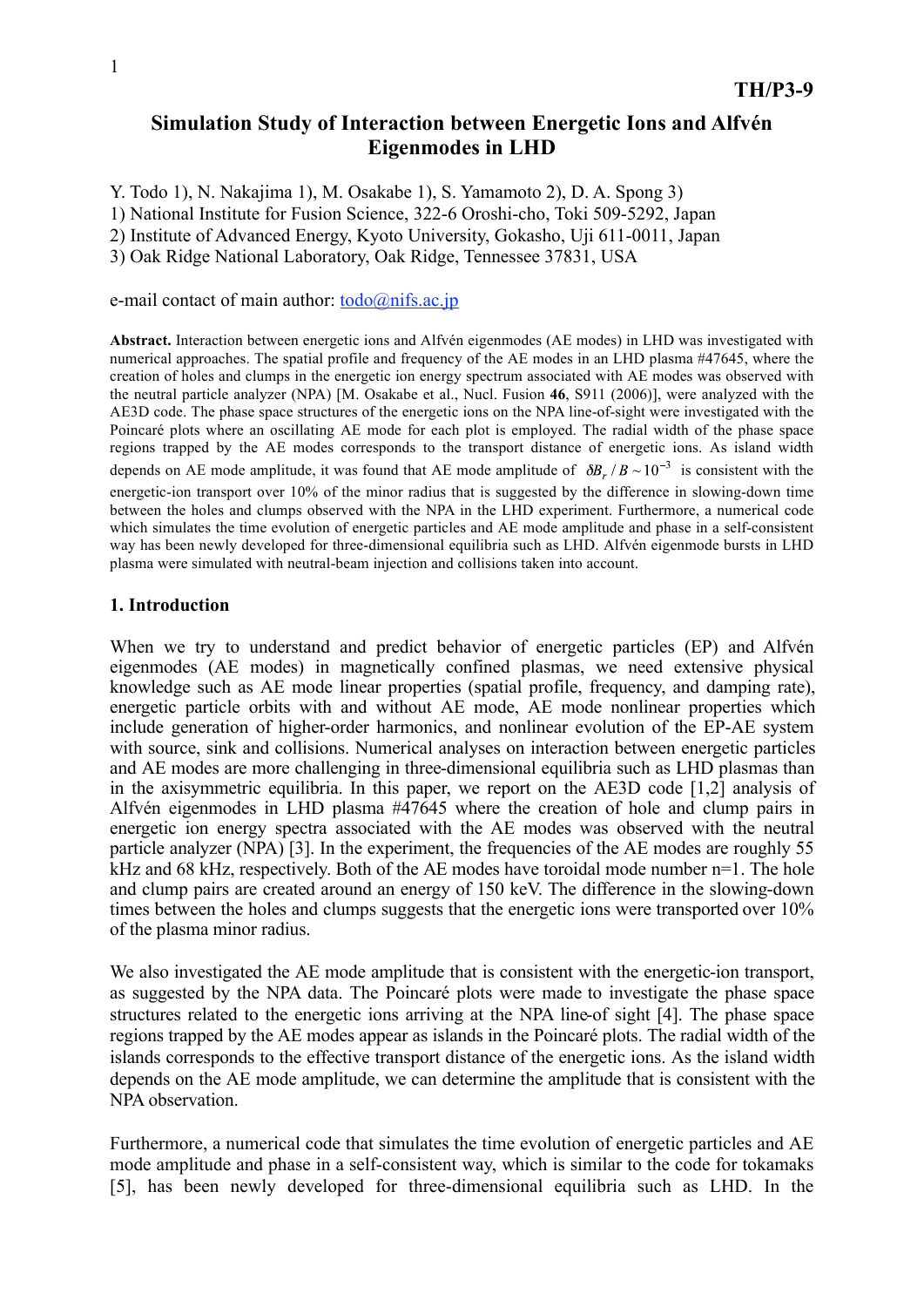simulation code, AE mode spatial profiles are assumed constant. The three-dimensional magnetohydrodynamic (MHD) equilibrium calculated with the HINT code [6] and the AE modes calculated with the AE3D code are used in this simulation. The AE mode instability due to energetic particles in the LHD plasma was simulated with this code. Alfvén eigenmode bursts in LHD plasma were also simulated with neutral-beam injection and collisions taken into account.

#### **2. Analysis of Alfvén eigenmodes**

The Alfvén eigenmodes with toroidal mode number n=1 in the LHD shot #47645 were analyzed with the AE3D code [1,2], which is based on a Galerkin approach using a combined Fourier mode (poloidal/toroidal angle) finite element (radial) representation in Boozer coordinates. An MHD equilibrium was constructed in the Boozer coordinates. Two toroidal Alfvén eigenmodes (TAE modes) were found with the eigen-frequencies of 42.7 kHz and 79.1 kHz. The eigen-frequencies are comparable to the AE mode frequencies observed in the experiment. The spatial profiles of electrostatic potential are shown in Fig. 1. The primary poloidal harmonics of both the two TAE modes are m=1 and m=2. The primary poloidal harmonics have the same sign for the TAE mode with frequency 42.7 kHz, while they have the opposite signs for the mode with frequency 79.1 kHz.



*FIG. 1. Spatial profiles of the n=1 toroidal Alfvén eigenmodes analyzed with the AE3D code for the LHD shot #47645. The frequencies are (a) 42.7 kHz and (b) 79.1 kHz, respectively.*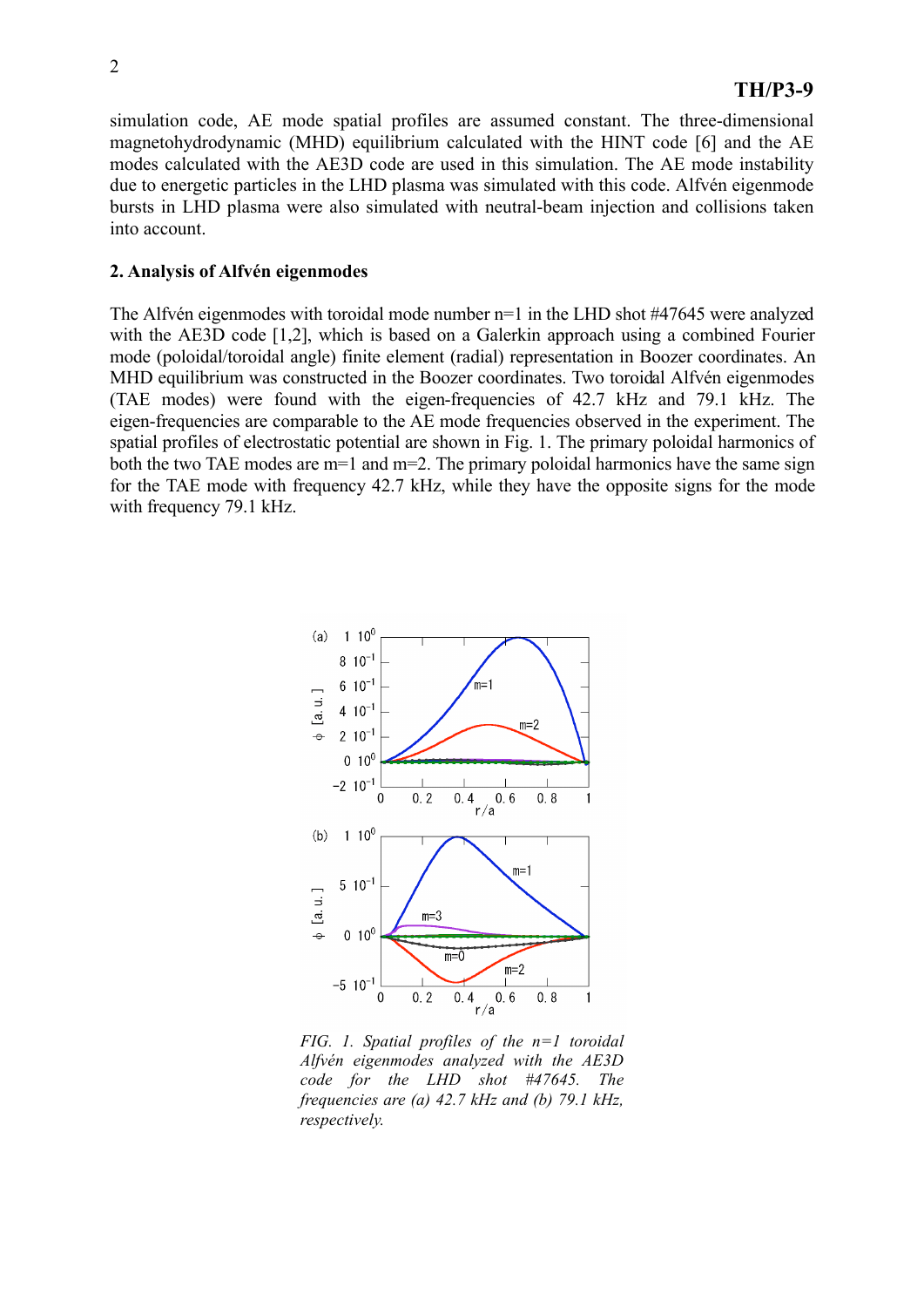#### **3. Analysis of energetic-ion orbit**

The energetic-ion orbits were calculated with different starting points on the NPA line-of sight. The orbits were calculated in an MHD equilibrium constructed with the HINT code. The energetic-ion energy is 150 keV at which hole and clump creation in energy spectrum was observed with the NPA. The pitch angle is determined by the direction of the NPA line-of-sight. The drift-kinetic description is employed for the energetic ions. The guiding-center velocity is given by,

$$
\mathbf{u} = \mathbf{v}_{\parallel}^* + \mathbf{v}_E + \mathbf{v}_B ,
$$
  
\n
$$
\mathbf{v}_{\parallel}^* = \frac{\mathbf{v}_{\parallel}}{B^*} [\mathbf{B} + \rho_{\parallel} B \nabla \times \mathbf{b} ],
$$
  
\n
$$
\mathbf{v}_E = \frac{1}{B^*} [\mathbf{E} \times \mathbf{b} ],
$$
  
\n
$$
\mathbf{v}_B = \frac{1}{q_h B^*} [-\mu \nabla B \times \mathbf{b} ],
$$
  
\n
$$
\rho_{\parallel} = \frac{m_h v_{\parallel}}{q_h B} ,
$$
  
\n
$$
\mathbf{b} = \mathbf{B} / B ,
$$
  
\n
$$
B^* = B(1 + \rho_{\parallel} \mathbf{b} \cdot \nabla \times \mathbf{b} ),
$$
  
\n
$$
m_h v_{\parallel} \frac{d v_{\parallel}}{dt} = \mathbf{v}_{\parallel}^* \cdot [q_h \mathbf{E} - \mu \nabla B ],
$$

where  $v_{ij}$  is the velocity parallel to the magnetic field,  $\mu$  is the magnetic moment which is an adiabatic invariant,  $m_h$  and  $q_h$  are energetic ion mass and electric charge. In the MHD equilibrium used in the orbit calculation reported in this section, the electric field represented by  $E$  is zero.

The poloidal orbit-frequency is defined by  $\omega_{\theta} = 2\pi/T_{\theta}$  where  $T_{\theta}$  is the poloidal circulation time. The toroidal orbit-frequency is defined by  $\omega_{\varphi} = \Delta \varphi / T_{\theta}$  where  $\Delta \varphi$  is the toroidal angle covered by the energetic ion during a time  $T_{\theta}$ . In the experiment, the magnetic field was reversed so that the toroidal field is positive  $B_{\varphi} > 0$  and the poloidal field is negative  $B_{\theta}$  < 0. The toroidal field is counter-clockwise when viewed from the top side. The energetic ions which arrived on the NPA line-of-sight were moving in the direction of the magnetic field. The orbit frequency of the energetic ions is defined by

$$
f_{m/n} = \left( n\omega_{\varphi} - m\omega_{\theta} \right) / 2\pi ,
$$

where n and m are toroidal and poloidal mode numbers. We take n=1 and m=1 which are identical to the primary poloidal harmonic of the TAE modes shown in Fig. 1. In Fig. 2, the orbit frequency is shown versus the major radius of the starting point on the NPA line-of-sight. We see that energetic ions exist with the orbit frequencies 55kHz and 68kHz same as the AE mode frequencies observed in the LHD experiment. These energetic ions resonate with the AE modes. The major radius and pitch angle of the particles at the starting point on the NPA line-of-sight with the orbit frequencies 55kHz and 68kHz are ( $R = 4.19$ m,  $v_y/v_{\text{total}} = 0.91$ ) and ( $R = 4.10$ m,  $v_{\text{H}}/v_{\text{total}} = 0.89$ ), respectively.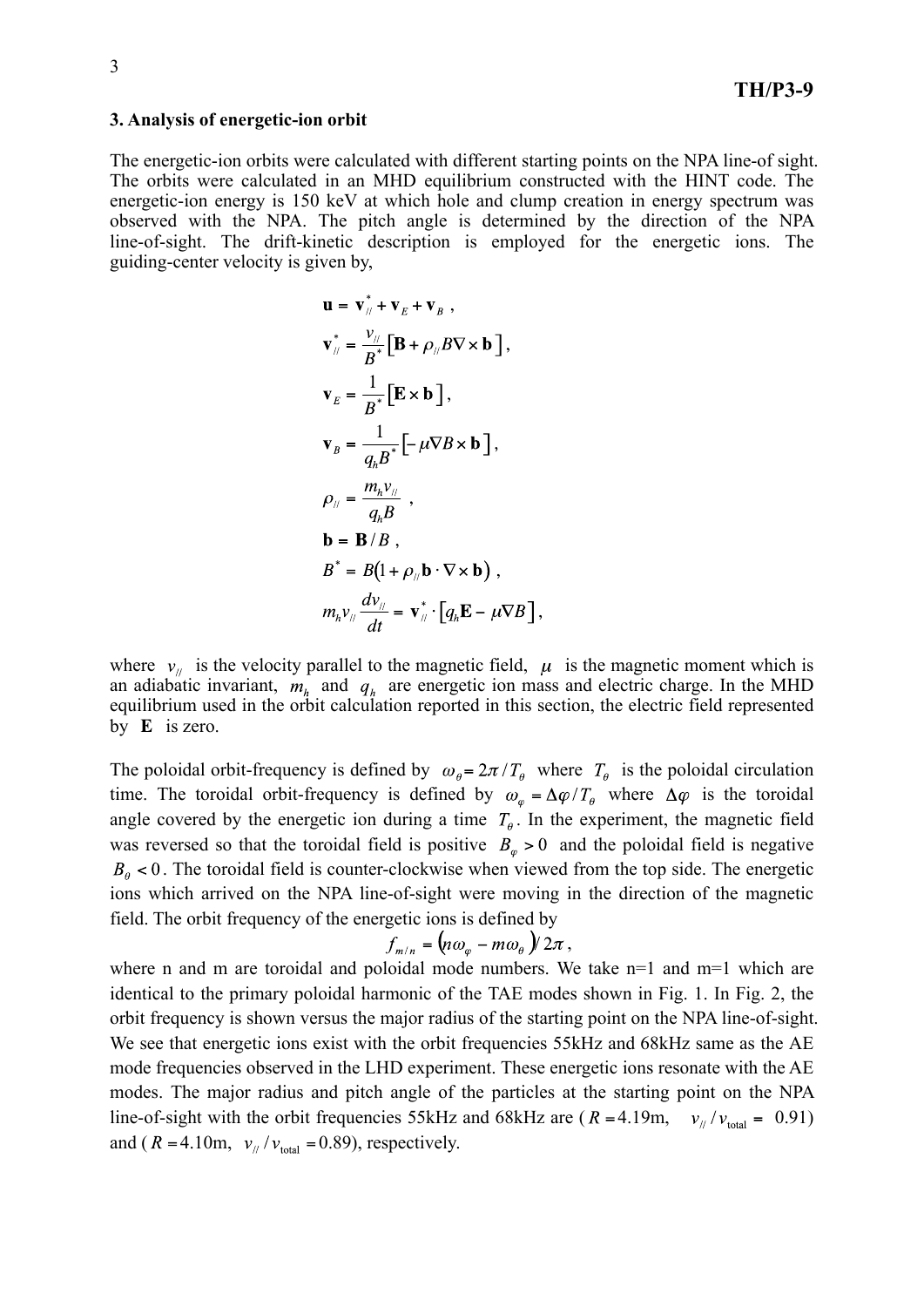

*FIG. 2. Blue curve represents energetic-ion orbit frequency with m/n=1/1 versus major radius of the starting point on the NPA line-of-sight. Black lines denote Alfvén eigenmode frequencies observed in the LHD experiment.*

#### **4. Phase space structure of energetic ions**

We now consider how far the energetic ions are transported by the finite amplitude eigenmodes. To study this, we investigate Poincaré plots where only one eigenmode is taken into account and the amplitude of the eigenmode is at a constant value. We need a conserved variable to make Poincaré plots interpretable. In axisymmetric equilibria, we can find a conserved variable  $E = E - \omega P_{\omega}/n$  in the interaction of a constant amplitude wave with frequency  $\omega$  and toroidal mode number *n*. Here, E is particle energy and  $P_{\omega}$  is canonical toroidal momentum. We choose particles that have a constant value of  $E'$ . Then with a single mode we have a conserved variable and we can make Poincaré plots that are easily interpretable. The phase space regions trapped by the eigenmodes appear as islands in the Poincaré plots. As island width depends on Alfvén eigenmode amplitude, we can determine the amplitude that is consistent with the energetic ion transport. On the other hand, in nonaxisymmetric equilibria, we cannot find such a conserved variable. Then, we investigate an axisymmetric equilibrium comparable to the LHD equilibrium. Nevertheless, we would like to emphasize that this is the first attempt to understand the phase space structures in the LHD plasmas with finite amplitude waves.

We investigate an axisymmetric equilibrium comparable to the LHD plasma #47645. The parameters of the axisymmetric equilibrium are major radius  $R_0 = 3.67$ m, minor radius  $a = 0.54$ m, toroidal magnetic field 0.5T, and safety factor profile  $q(r) = 2.11 - 1.23(r/a)^2$ . This safety factor profile is a good approximation for that of the LHD plasma. The value of E' is defined on the outer edge mid-plane at  $(R - R_0)/a = 0.7$  with energy 150keV and pitch angle  $v_y/v_{\text{total}} = 1$ . As the harmonics of the two TAE modes other than n=1 are negligibly small, the major four poloidal harmonics with n=1 were mapped to the axisymmetric equilibrium. It is illustrated in Ref. [5] how to calculate the electromagnetic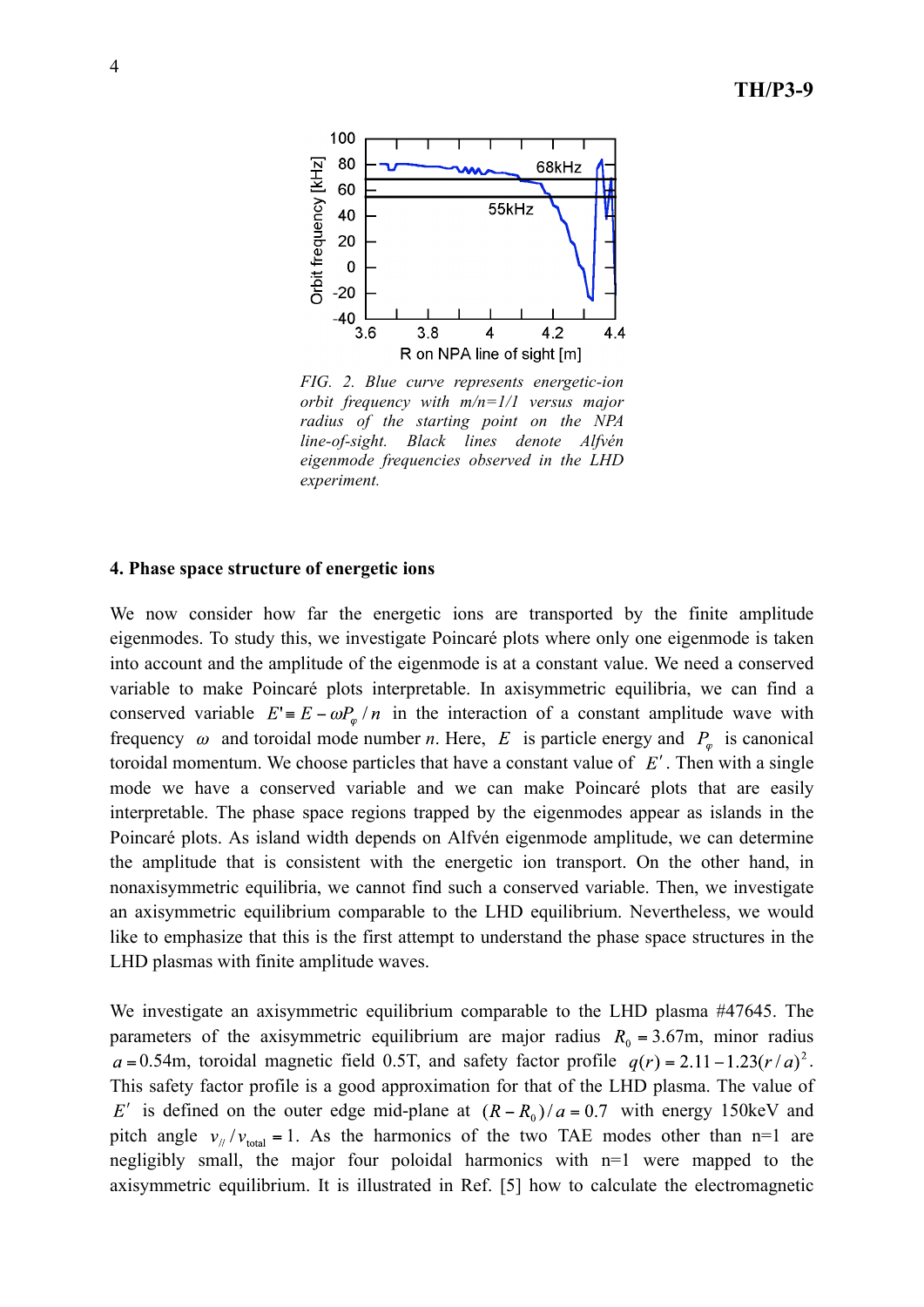field of the Alfvén eigenmodes from their potential harmonics. The frequencies are renormalized to the experimental values 55kHz for the lower frequency TAE shown in Fig. 1(a) and 68kHz for the higher frequency TAE shown in Fig. 1(b). The energetic-particle orbits were calculated in the electromagnetic field that is a sum of the equilibrium magnetic field and the electromagnetic field of the Alfvén eigenmodes. In the Poincaré plot we print the major radius  $(R - R_0)/a$  and phase,  $n\varphi - \omega t$ , of a particle each time the poloidal angle of the particle reaches  $\theta = 0^\circ$ .

The Poincaré plots for the lower frequency TAE are shown in Fig. 3. The phase space regions trapped by the Alfvén eigenmodes appear as the islands in the Poincaré plots. The radial width of the islands corresponds to the transport distance of the energetic ions. The island width depends on the Alfvén eigenmode amplitude. For the lower frequency TAE, the amplitude  $\delta B_r / B = 2 \times 10^{-3}$  transports energetic ions over 10% of the minor radius. The phase space structures for the higher frequency TAE are analyzed in Fig. 4. Comparing Fig. 4(a) and (b), we see that the amplitude of  $\delta B_r / B = 10^{-3}$  is consistent with the transport of energetic ions over 10% of the minor radius.



 $0.9$  $0.8$  $(R-R_0)/a$  $0.7$  $0.6$  $0.5$  $0.4$ Ö  $\overline{2}$ 3 4 5 ηφ-ωt  $0.9$  $0.8$  $(R-R_0)/a$  $0.7$  $0.6$  $0.5$  $0.4$ 3  $n\varphi$ - $\omega t$ 

*FIG. 3. Poincaré plots for the lower frequency TAE mode with amplitude (a)*  $\delta B_r / B = 10^{-3}$  *and (b)*  $\delta B_r / B = 2 \times 10^{-3}$ .

*FIG. 4. Poincaré plots for the higher frequency TAE mode with amplitude (a)*  $\delta B_r / B = 10^{-3}$  *and (b)*  $\delta B_r / B = 2 \times 10^{-3}$ .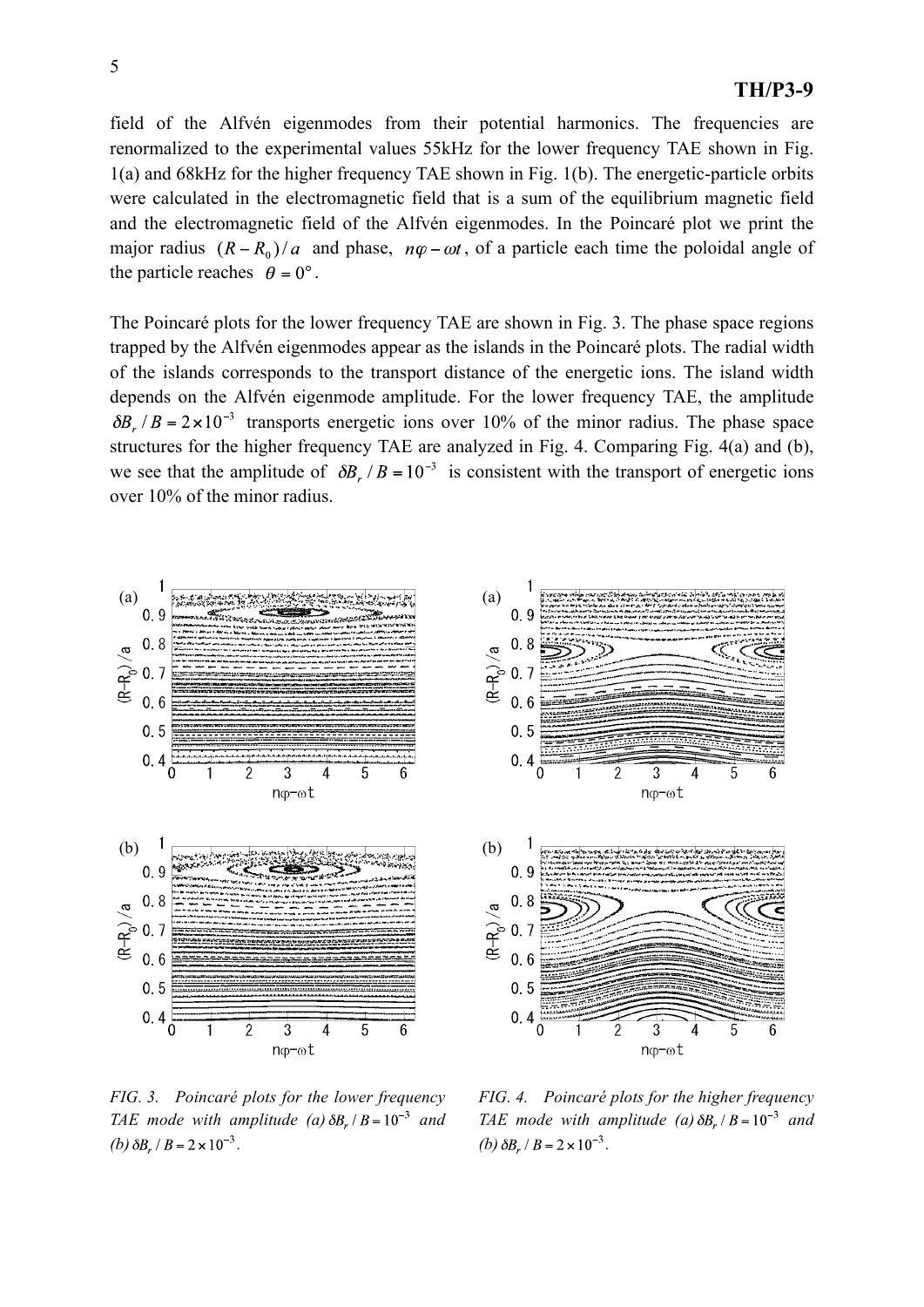#### **5. Reduced simulation of Alfvén eigenmode bursts**

Computer simulation is a powerful tool to study self-consistent evolution of the system of energetic particles and AE modes. Simulation methods can be divided into two types. The first type is a hybrid simulation where full or reduced MHD equations are coupled with energetic-particle pressure or current density while energetic-particle orbits are followed in the MHD electromagnetic field. The major advantage of the EP-MHD hybrid simulation is that MHD nonlinearity is naturally taken account. Hybrid simulation codes for nonaxisymmetric equilibria have been developed [7, 8]. In the second type of simulation, the time evolution of AE mode amplitude and phase is followed in a way consistent with the energetic-particle evolution while the AE mode spatial profile is assumed constant. This reduced simulation method has an advantage that the time step is not restricted by the Courant condition of the MHD equations and it suits simulation for long time-scale comparable to the EP slowing-down time.

A reduced simulation code has been newly developed to study the time evolution of energetic particles and AE modes in three-dimensional equilibria such as LHD. Three-dimensional magnetohydrodynamic (MHD) equilibrium data calculated with the HINT code are used in the reduced simulation. Spatial profile and frequency of Alfvén eigenmodes are needed to analyze in advance of the simulation using linear analysis codes such as AE3D and CAS3D [9] for three-dimensional equilibria. The AE3D code was employed in this work. The numerical algorithm how to calculate the time evolution of EP-AE system is the same as a reduced code for tokamaks [5]. An Alfvén eigenmode instability due to energetic particles was simulated using the new code. The equilibrium employed is the LHD plasma #47645 which was investigated in the previous sections. The higher-frequency TAE shown in Fig. 1(b) was used for the simulation. The major four poloidal harmonics with toroidal mode number n=1 were mapped to the simulation region using the mapping of the Boozer coordinates to the cylindrical coordinates. The simulation result of the time evolution of TAE amplitude is shown in Fig. 5. The linear growth and saturation of the instability was observed. The amplitude oscillation took place after the saturation, suggesting the particle trapping by the TAE.



*FIG. 5. Amplitude evolution of the TAE destabilized by the energetic particles.* 



*the simulation with neutral beam injection and collsions. The modes 1 and 2 denote the lower and higher frequency TAE modes, respectively.*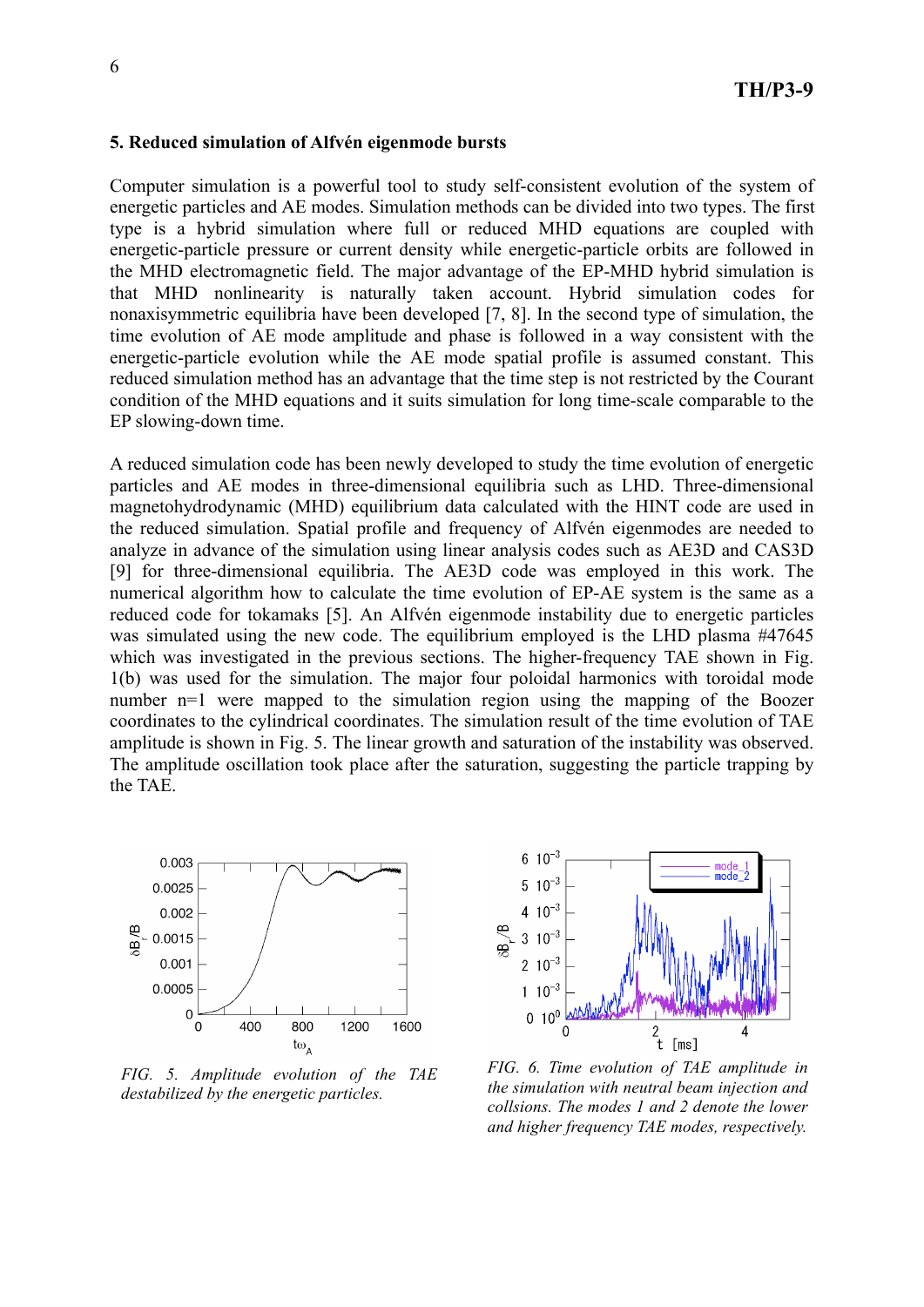Alfvén eigenmode bursts in LHD plasma #47645 were simulated with neutral-beam injection (NBI) and collisions taken into account. The two TAE modes shown in Fig. 1 were used. For simplicity, the NBI deposition profile in the simulation is assumed to be a Gaussian profile in radial direction and uniform in poloidal and toroidal directions. The radial scale length of the deposition is assumed to be  $0.4a$ . The beam energy and injection power in the simulation are 180 keV and 10 MW, respectively. The slowing-down time is assumed 20 ms and the damping rate of the TAE modes is taken to be 2% of the angular frequency of the lower-frequency mode (mode 1). The amplitude evolution in the simulation result is shown in Fig. 6. It is seen in the figure that the AE mode bursts take place.

## **6. Summary**

The spatial profile and frequency of the Alfvén eigenmodes have been examined using the AE3D code for the LHD shot #47645, where the creation of hole/clump pairs in the energetic ion energy spectrum associated with the Alfvén eigenmodes was observed. The difference in slowing-down time between the holes and clumps observed in the experiment suggests that the energetic ions experienced rapid transport over 10% of the plasma minor radius. The phase space structures of the energetic ions on the NPA line-of-sight were investigated with the Poincaré plots where an oscillating Alfvén eigenmode for each plot is employed. The phase space regions trapped by the Alfvén eigenmodes appear as the islands in the Poincaré plots. The radial width of the islands corresponds to the transport distance of the energetic ions. As island width depends on the Alfvén eigenmode amplitude, it was found that the Alfvén eigenmodes with amplitude  $\delta B_z/B \sim 10^{-3}$  resulted in island widths at about 10% of the minor radius, in consistency with the experimental observations.

A numerical code that simulates the time evolution of energetic particles and AE mode amplitude and phase in a self-consistent way has been newly developed for three-dimensional equilibria such as LHD. In the simulation code, AE mode spatial profiles are assumed constant. The major harmonics of AE modes are mapped to the simulation region using the mapping of the Boozer coordinates to the cylindrical coordinates. The AE mode instability due to energetic particles in the LHD plasma was simulated with this code. The linear growth and saturation of the instability was observed. The amplitude oscillation took place after the saturation, suggesting the particle trapping by the TAE. Simulation with neutral-beam injection and collisions taken into account was carried out in the LHD equilibrium using the two TAE modes. It was demonstrated that Alfvén eigenmode bursts can be simulated with the new code.

## **Acknowledgments**

Numerical computations of the Alfvén eigenmode bursts were performed at the Plasma Simulator (NEC SX-7/160M5) of National Institute for Fusion Science. This work was supported by the NIFS Collaborative Research Program (NIFS06KDAT014 and NIFS08KTAL010) and a Grant-in-Aid for Scientific Research from the Japan Society for the Promotion of Science (No. 20340165).

## **References**

- [1] D. A. Spong and Y. Todo, "Shear Alfvén spectrum and mode structures for 3D configurations", 49th Annual Meeting of the Division of Plasma Physics (12-16 November 2007, Orlando), PP8.00098.
- [2] D. A. Spong, Y. Todo, M. Osakabe, L. Berry, B. Breizman, D. Brower, and C. B. Deng, TH/3-4 in this conference.
- [3] M. Osakabe *et al.*, Nucl. Fusion **46**, S911 (2006).